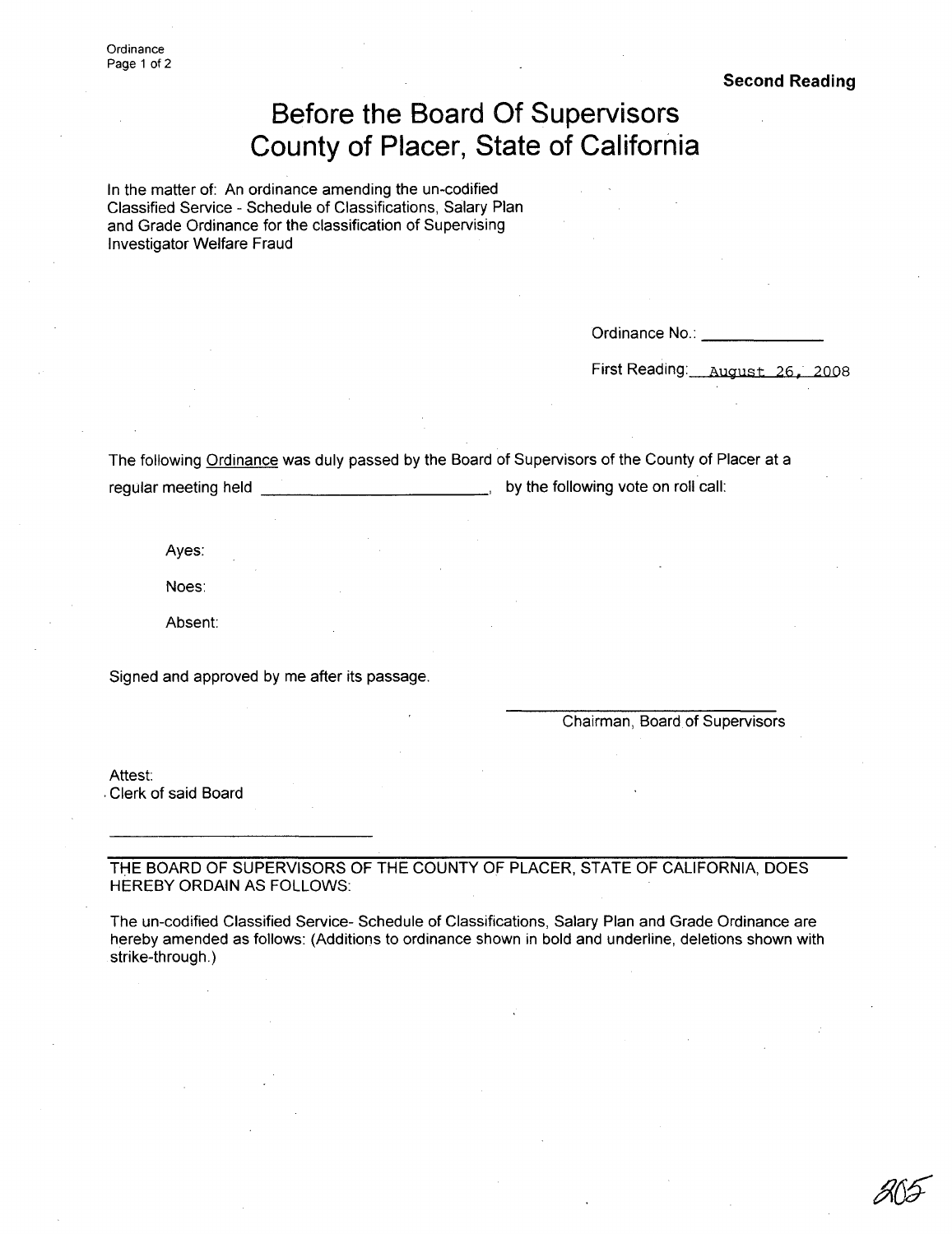Section 1. That the un-codified Classified Service- Schedule of Classifications, Salary Plan and Grade Ordinance is hereby amended to read as follows:

| <b>ADMIN</b><br>CODE | <b>CLASSIFICATION TITLE</b>                | SALARY<br>$PLAN$ —<br>APPENDIX | GRADE |
|----------------------|--------------------------------------------|--------------------------------|-------|
| 11739                | Investigator - Welfare Fraud - Supervising | <b>DSAN</b>                    | NS4   |

| Grade | Step |         | Step |         | Step |         | <b>Step</b> |             | Step |         |
|-------|------|---------|------|---------|------|---------|-------------|-------------|------|---------|
| NS4   |      | 32.7895 |      | 34.4290 |      | 36.1504 |             | .9579<br>37 |      | 39.9093 |

Section 2. That this ordinance shall be effective the first day of the pay period 30 days following final  $passage.$ 

Section 3. That this ordinance amendment is adopted as an un-codified ordinance.

 $Z$ Ole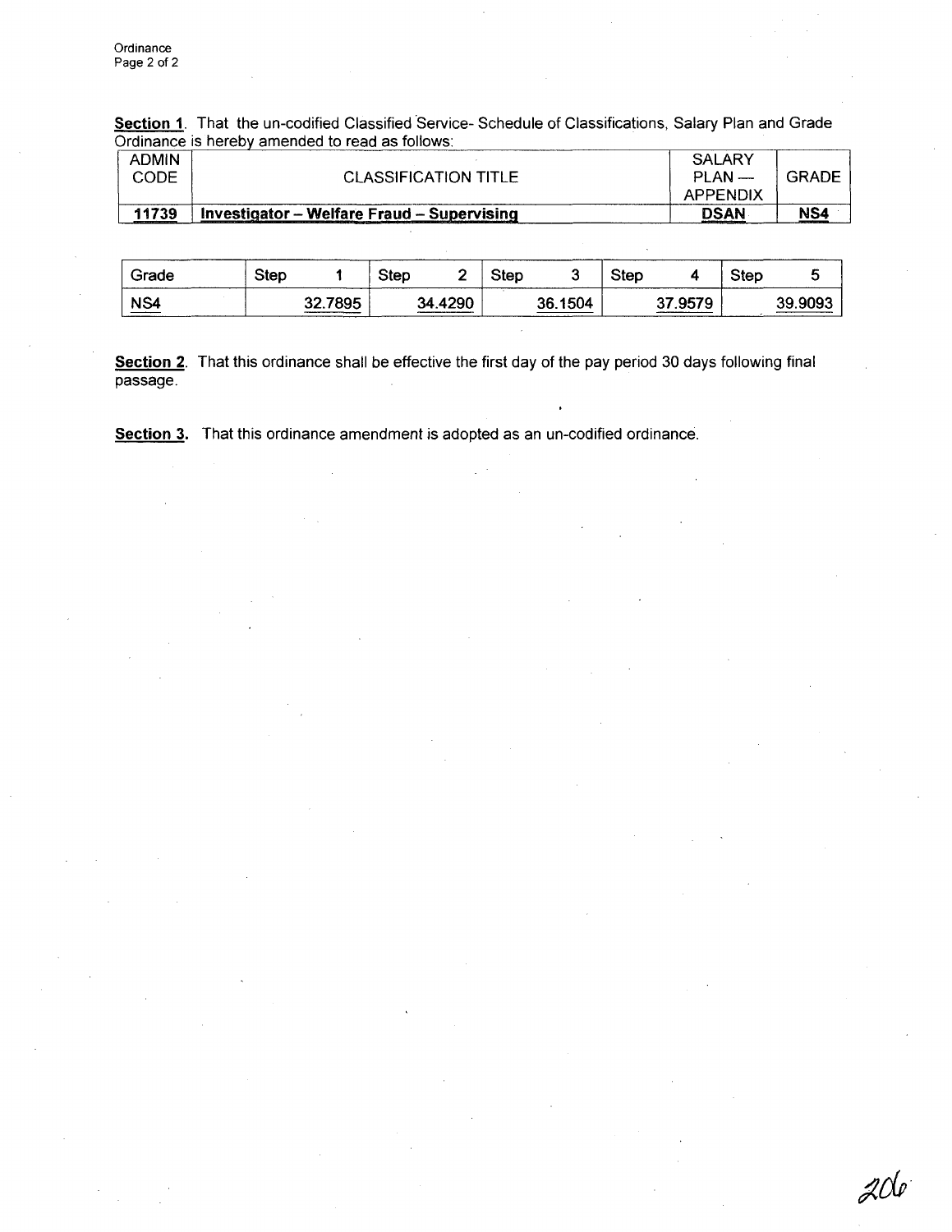

# **MEMORANDUM** PERSONNEL DEPARTMENT **COUNTY OF PLACER**

To: From: By: Date: Subject: Board of Supervisors Nancy Nittler, Personnel Director Ann McNellis, Senior Personnel Analyst August26,2008 Approve a Side Letter Agreement with Placer County Deputy Sheriffs' Association to Establish the Salary for the Newly Created Supervising Welfare Fraud Investigator Classification

#### Recommendation:

Approve the attached Side Letter Agreement with Placer County Deputy Sheriffs' Association (PCDSA) and related implementing salary ordinance to create the new classification of Supervising Welfare Fraud Investigator,

#### Background:

In September 2007, the Health and Human Services Department (HHS), in conjunction with the County Executive Office (CEO), reviewed the organizational structure relative to the placement of the Welfare Fraud Investigations Unit. Several options were considered including relocation of the function to the District Attorney's Office. CEO, along with the HHS, determined that the County's interests were best served by retaining the Welfare Fraud Investigation function within HHS.

Once it was determined that the function would remain in HHS, based on the department's request, Personnel reviewed the department's organizational structure and confirmed that a Supervising Welfare Fraud Investigator classification would be the appropriate class to supervise the unit versus maintaining the unit under the Human Services Division Director's oversight. Historically, there has been a Chief of Security and Investigations classification that had additional and more broad security-related duties that are no longer handled by the unit. Personnel worked with HHS to develop the new classification and it was approved by the Civil Service Commission at their January 2008 meeting. The review and development of this classification was completed prior to your Board's implementation of the new approval process for classification reviews, however, your Board has been briefed on this issue through the negotiations process to establish an appropriate salary for the class.

Meet and confer sessions with PCDSA yielded the attached side letter that documents the mutual agreement between the County and PCDSA that the newly created Supervising Welfare' Fraud Investigator classification salary will be placed at approximately seven and one-half percent (7.5%) above the Welfare Fraud Investigator classification. In addition, the incumbent currently working out of class, 'who has received